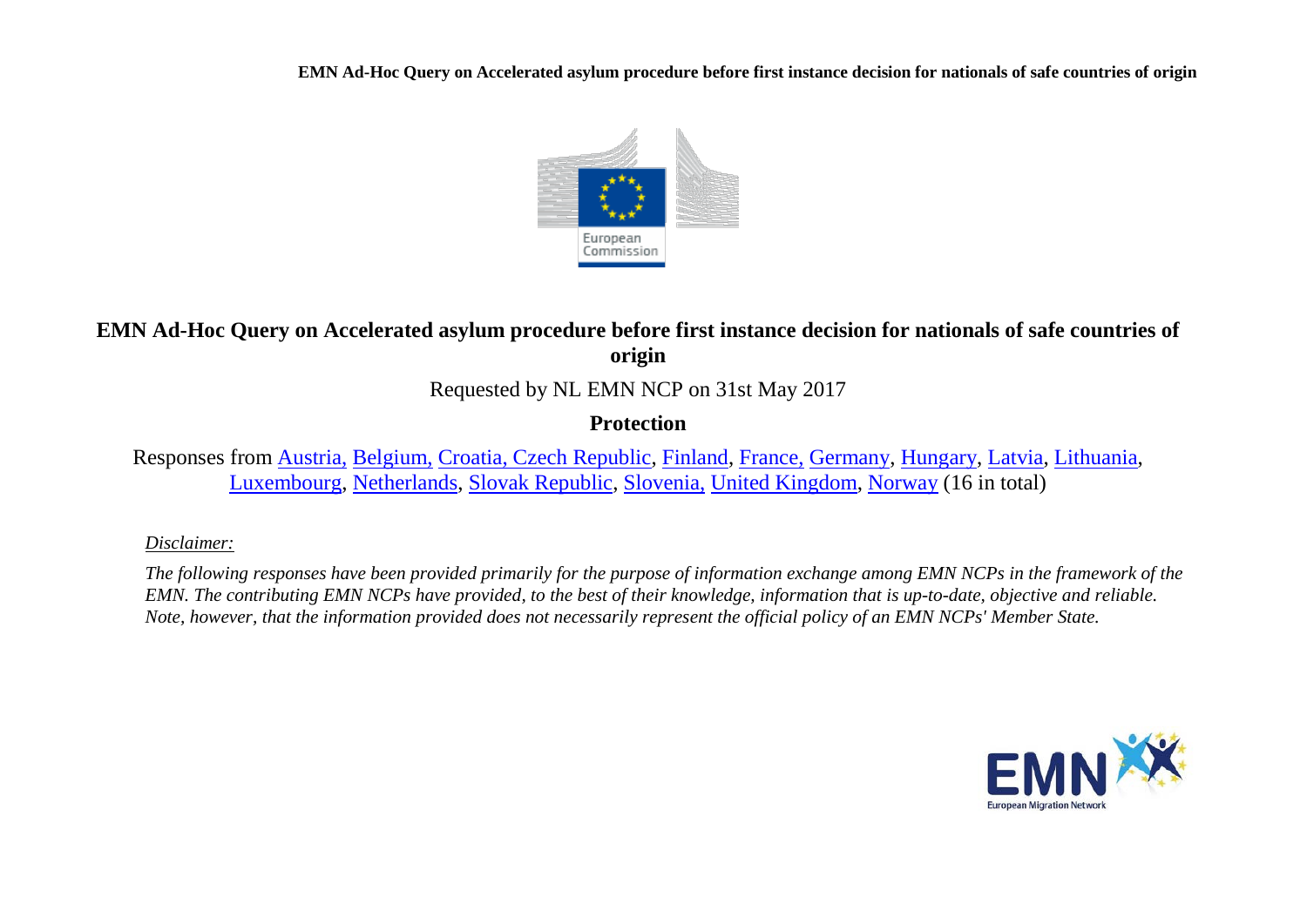#### **EMN Ad-Hoc Query on Accelerated asylum procedure before first instance decision for nationals of safe countries of origin**

#### **Background information:**

In your answer to AHQ no. 2016.1118 your NCP stated that you process applications from persons from safe countries of origin in an accelerated asylum procedure. With this ad-hoc query we would like to obtain more information on how this accelerated procedure differs from the standard asylum procedure. The replies of this and other AHQs will be used as input for the inform on Safe Countries of Origin

### **Questions**

- 1. How long (number of calendar days) is the standard asylum procedure supposed to take as prescribed by your national law/policy (counting from lodging the application until the first instance decision is taken)?
- 2. In what way is the accelerated procedure for nationals of safe countries of origin shorter than the regular procedure as prescribed by your national law/policy? Is there a fixed amount of time (calendar days) or are certain steps omitted, combined or shortened in the accelerated procedure in order to make the procedure faster than the standard asylum procedure? If so, please elaborate (Note: any other form of shortening the procedure may be elaborated upon as well).
- 3. Are there any other differences between the accelerated procedure for nationals of safe countries of origin and the standard asylum procedure that you did not mention in your answers to the questions 1 and 2?
- 4. If there are grounds for protection found in the case of an applicant from a safe country of origin whose case is processed in an accelerated manner, is the positive decision granted in the accelerated procedure directly or is the case channelled into standard procedure? Please explain.

#### **Responses**

<span id="page-1-0"></span>

| <b>Country</b> | <b>Wider</b><br><b>Dissemination</b> | <b>Response</b>                                                                                                                                                                                                                                                                                                                                                                                     |
|----------------|--------------------------------------|-----------------------------------------------------------------------------------------------------------------------------------------------------------------------------------------------------------------------------------------------------------------------------------------------------------------------------------------------------------------------------------------------------|
| <b>Austria</b> | Yes                                  | 1. An asylum application has to be decided on by the first instance authority at the latest within 15<br>months (Art. 22 para 1 Asylum Act).<br>2. In general, accelerated asylum procedures have to be decided at the latest within 5 months. If<br>this is necessary for the proper and comprehensive examination of the asylum application, the time<br>limit is 6 months (Art. 27a Asylum Act). |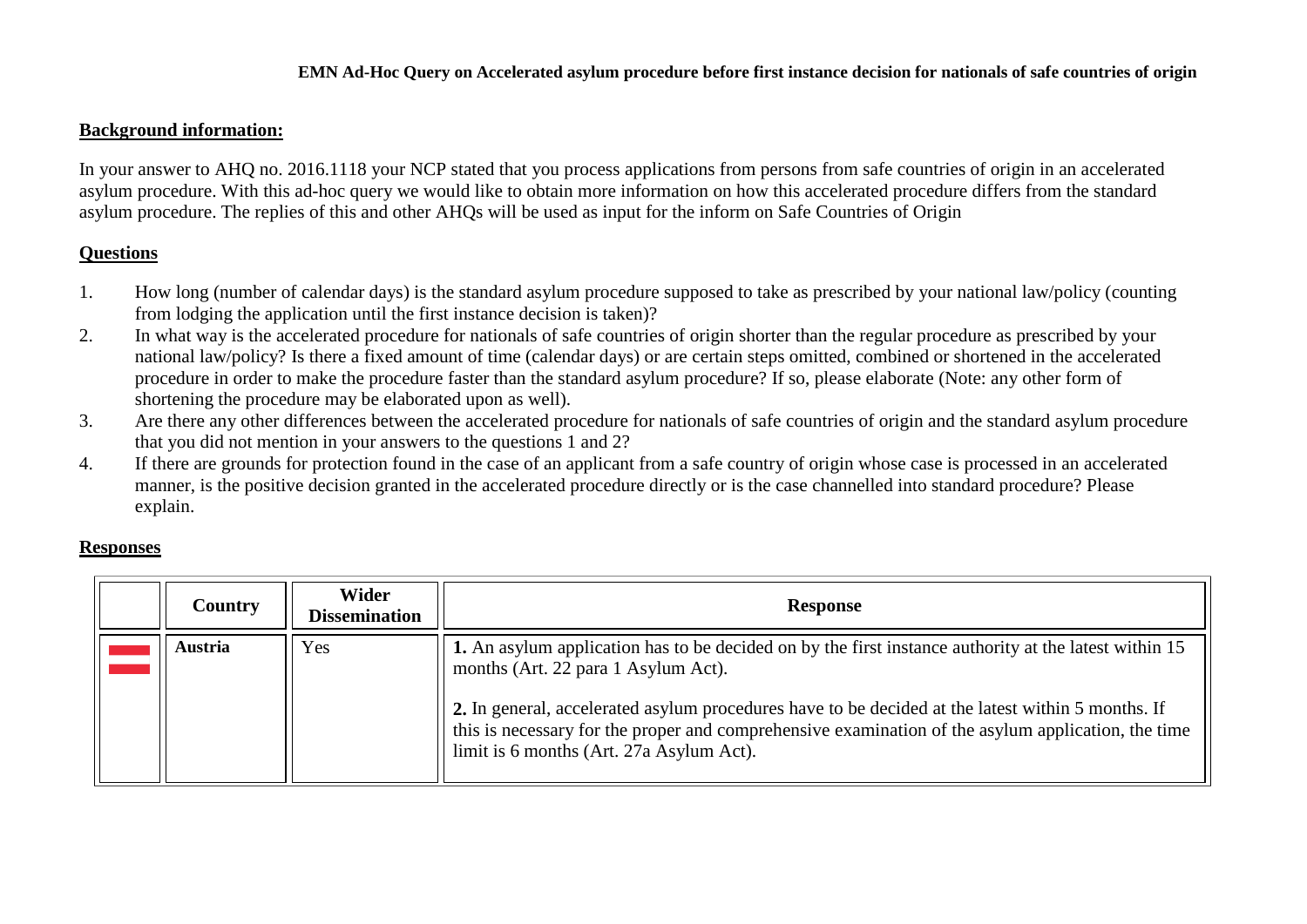<span id="page-2-0"></span>

|                |     | 3. Not to our knowledge.<br>4. It lies within the discretion of the asylum authority whether an asylum procedure for a national<br>from a safe country of origin is led as an accelerated procedure or not (Art. 27a Asylum Act).<br>Accordingly, it is also within the discretion of the asylum authority whether the procedure is kept<br>as an accelerated procedure or reclassified as a regular procedure.                                                                                                                                                                                                                                                                                                                                                                                                                                                                                                                                                                                                                                                                                                                                                                                                                                                                                                                                                                                                                                                                                                                                                                                                                                                                                                                                                                                                                                                                                                                                                                  |
|----------------|-----|----------------------------------------------------------------------------------------------------------------------------------------------------------------------------------------------------------------------------------------------------------------------------------------------------------------------------------------------------------------------------------------------------------------------------------------------------------------------------------------------------------------------------------------------------------------------------------------------------------------------------------------------------------------------------------------------------------------------------------------------------------------------------------------------------------------------------------------------------------------------------------------------------------------------------------------------------------------------------------------------------------------------------------------------------------------------------------------------------------------------------------------------------------------------------------------------------------------------------------------------------------------------------------------------------------------------------------------------------------------------------------------------------------------------------------------------------------------------------------------------------------------------------------------------------------------------------------------------------------------------------------------------------------------------------------------------------------------------------------------------------------------------------------------------------------------------------------------------------------------------------------------------------------------------------------------------------------------------------------|
| <b>Belgium</b> | Yes | 1. The objective in the Coalition Agreement of the Belgian government is to handle all the asylum<br>applications within 6 months. However, this was not possible for all applications lodged in 2015<br>and 2016. The Office of the Commissioner General for Stateless Persons (CGRS) found itself in an<br>exceptional situation in 2015. In 2015, in Belgium 44,760 applications were filed, i.e. twice as<br>many as compared to 2014. Within a short period of time, the number of pending asylum<br>applications rose from 5,000 to 18,300 at the end of April 2016. The CGRS made every effort to<br>keep waiting periods as short as possible and to reduce the backlog. Still, some asylum application<br>have been waiting for an invitation to an interview for months to more than a year. For the CGRS,<br>a qualitative, thorough and individual assessment remains a priority. Therefore, it is impossible to<br>process all asylum applications at the same time. By the end of 2017, the CGRS wants to eliminate<br>its backlog as much as possible. By the end of this year, the CGRS must be able to invite every<br>asylum seeker (who currently has filed an asylum application) to an interview. Once the asylum<br>seeker has been interviewed, he will receive his decision within three months, unless additional<br>processing is needed.<br>2. Yes, according to Article 57/6/1 of the Immigration Act, the Office of the Commissioner<br>General for Stateless Persons (CGRS) has to take a decision for applicants from safe countries of<br>origin within 15 days after notification by the Immigration Office that Belgium is the responsible<br>authority for assessing the asylum application.<br>3. The burden of proof lies more with the applicant, the asylum applicant will have to put forward<br>substantial arguments to demonstrate that his country of origin cannot be considered as safe due to<br>specific personal circumstances. |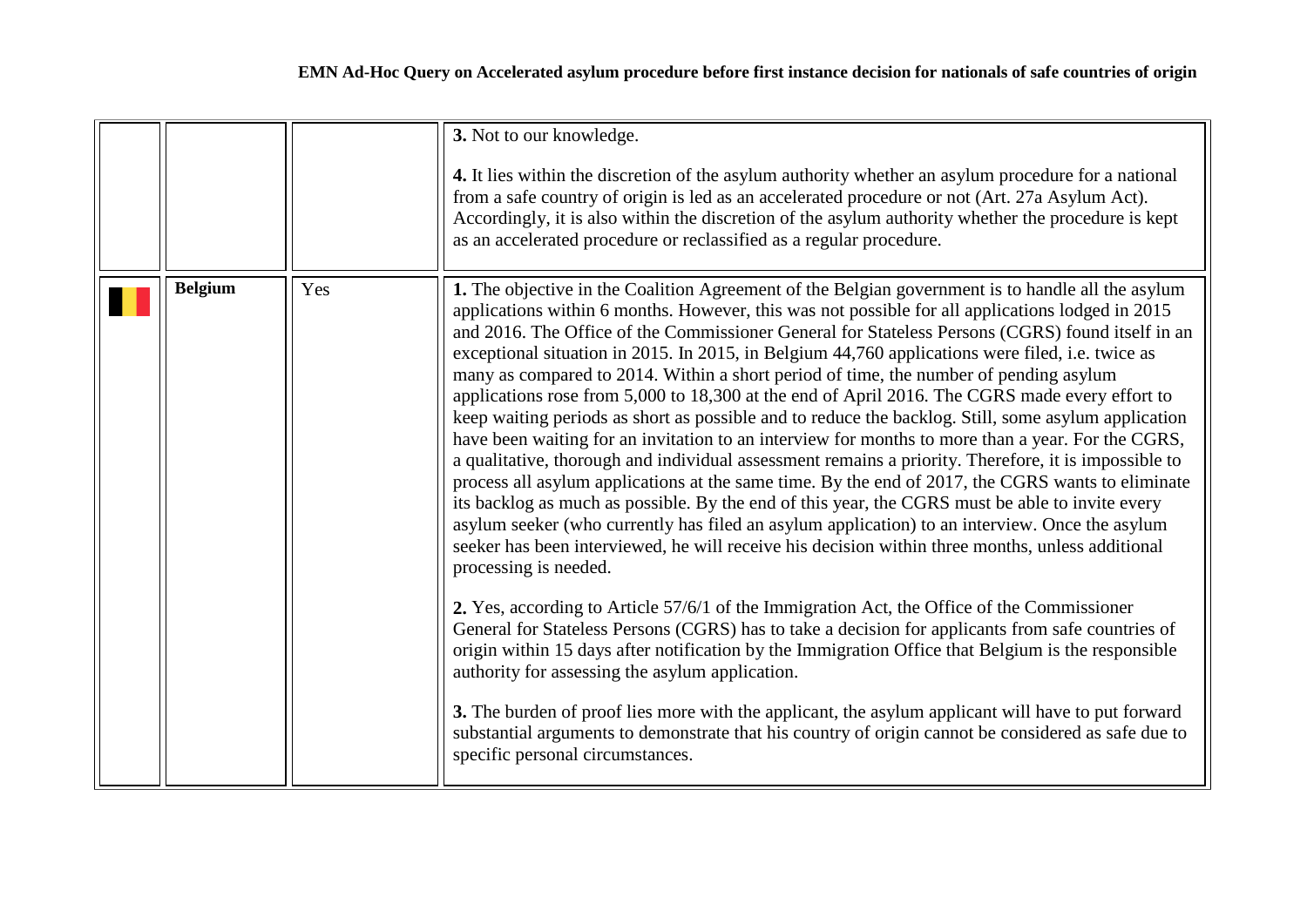<span id="page-3-0"></span>

|                                 |     | 4. Although the applications of applicants coming from safe countries of origin are treated in an<br>accelerated procedure, all cases are assessed on the merits, and a protection status can be granted.<br>There is no formal transfer from the accelerated procedure to the "standard procedure".                                                                                                                                                                                                                                                                                                                                                                                                                                                                                                                                                                                                                                                                                                                                                                                                                                                                                                                                                                              |
|---------------------------------|-----|-----------------------------------------------------------------------------------------------------------------------------------------------------------------------------------------------------------------------------------------------------------------------------------------------------------------------------------------------------------------------------------------------------------------------------------------------------------------------------------------------------------------------------------------------------------------------------------------------------------------------------------------------------------------------------------------------------------------------------------------------------------------------------------------------------------------------------------------------------------------------------------------------------------------------------------------------------------------------------------------------------------------------------------------------------------------------------------------------------------------------------------------------------------------------------------------------------------------------------------------------------------------------------------|
| Croatia                         | Yes | 1. 1. According to the Act on International and Temporary Protection the duration of the standard<br>asylum procedure should last no more than 180 days starting with the day of submission of a duly<br>completed application or a duly completed and admissible subsequent application.<br>2. 2. According to the Act on International and Temporary Protection decision in accelerated<br>asylum procedures has to be made within 60 days have from the day the application or an<br>admissible subsequent application is lodged. Steps are the same as in regular procedure, only<br>deadline is shorter than in regular procedure.<br>3. 3. No, there are no other differences.<br>4.4. If there are grounds for international protection in the case of an applicant from a safe country<br>of origin, decision maker is bound by article 38 section 2 of the Act on International and<br>Temporary Protection which states that an application which may be approved on the basis of the<br>established facts of the situation has priority in decision-making. Article 38 section 2 can be<br>applied in cases where an applicant is from the safe country of origin but also in any other case in<br>which, based on the established facts, application may be approved. |
| <b>Czech</b><br><b>Republic</b> | Yes | 1. National law (Asylum Act) prescribes the duration of standard asylum procedure for maximum<br>of 6 months from lodging an application for international protection. However, the law prescribes<br>that the decision has to be issued without undue delay. The 6 months period is the maximum<br>period. This time limit mirrors Asylum procedures directive 2013/32/EU.<br>2. The application for international protection of the national from the safe country of origin may<br>be rejected as manifestly unfounded within 30 days from the lodging of an application. The<br>applicant is entitled to enjoy the same procedural standards therefore the accelerated procedure<br>contains all steps of the standard procedure (lodging an application, interview, collection of COI                                                                                                                                                                                                                                                                                                                                                                                                                                                                                        |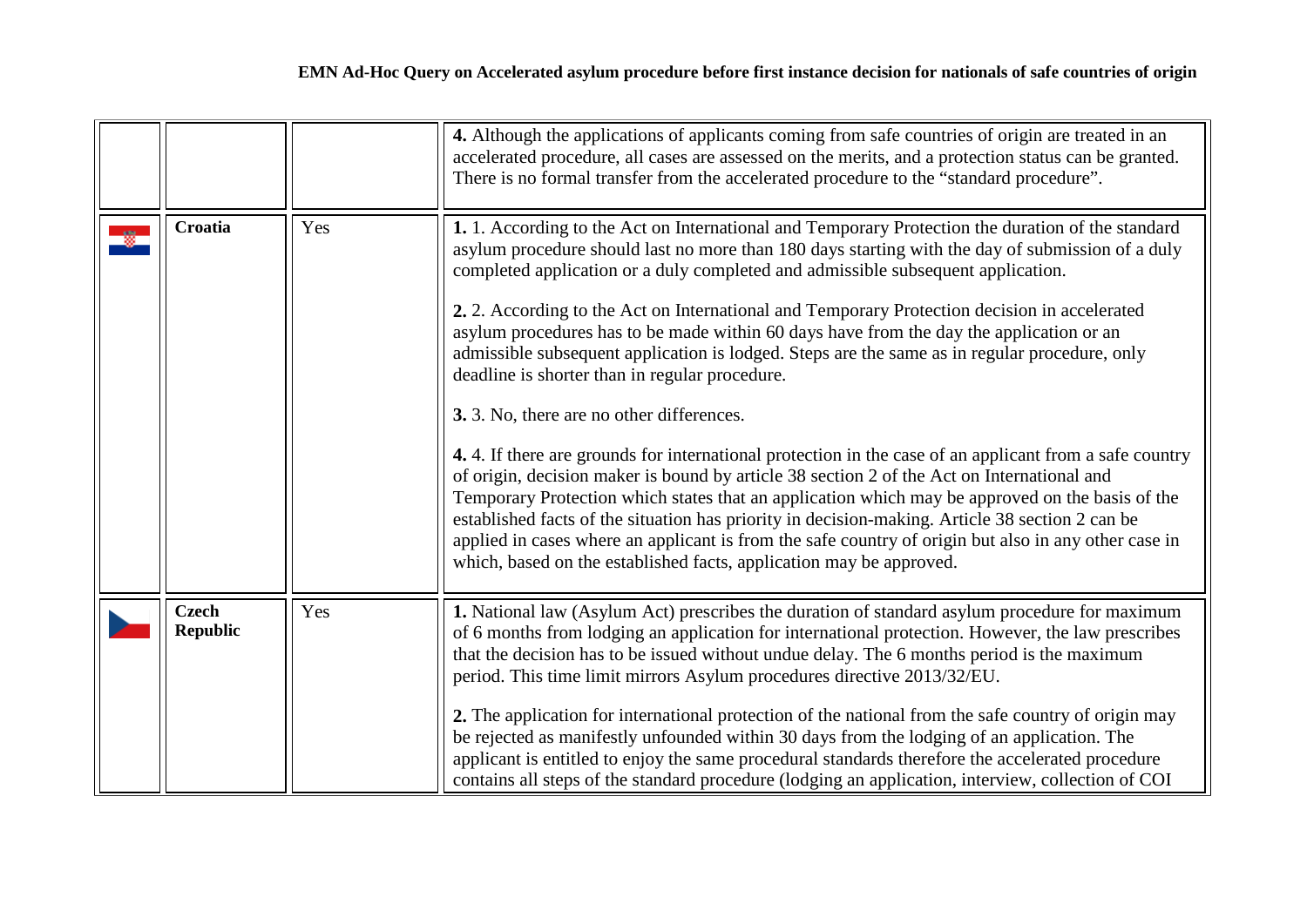<span id="page-4-0"></span>

|                |     | etc.). No steps are omitted. If the 30 day time limit lapses, the decision has to be taken in the<br>standard procedure, i. e. the status is granted or the application is rejected as unfounded with regard<br>to refugee or subsidiary protection status.<br>3. No. Only the time limit for the procedure as mentioned above. However there are differences in<br>the appeals stage. There is no automatic suspensive effect in the case of some grounds for decisions<br>to reject the application as manifestly unfounded (the applicant has misled the authorities by<br>presenting false information or documents, the applicant has destroyed or disposed of an identity or<br>travel document or has refused to comply with an obligation to have his or her fingerprints taken).<br>Nevertheless the ground for rejection safe country of origin has automatic suspensive effect.<br>4. If there are grounds for positive decision, such decision is issued in the standard procedure. Only<br>manifestly unfounded decisions may be issued within mentioned 30 days period. However there is<br>no administrative step for channelling the case into standard procedure.                                                                                                                                                                                                                                                                                            |
|----------------|-----|-------------------------------------------------------------------------------------------------------------------------------------------------------------------------------------------------------------------------------------------------------------------------------------------------------------------------------------------------------------------------------------------------------------------------------------------------------------------------------------------------------------------------------------------------------------------------------------------------------------------------------------------------------------------------------------------------------------------------------------------------------------------------------------------------------------------------------------------------------------------------------------------------------------------------------------------------------------------------------------------------------------------------------------------------------------------------------------------------------------------------------------------------------------------------------------------------------------------------------------------------------------------------------------------------------------------------------------------------------------------------------------------------------------------------------------------------------------------------------|
| <b>Finland</b> | Yes | 1. As for now, Finnish legislation does not set a maximum length for the standard asylum<br>procedure. How-ever, new legislation (Aliens' Act 98 a §) will enter into force on 20 July 2018<br>setting the following time-lines: • Maximum length of the standard asylum procedure is prescribed<br>to be 6 months (approx. 180 days). • The time limit for processing can be extended to 15 months<br>(approx. 450 days) if 1) the asylum claim includes complicated factual or legal questions, 2) there<br>is a large number of asylum seekers at a given time, or 3) if the applicant does not cooperate in the<br>processing of the asylum application. • If the asylum claim requires still further investigation, the<br>time limit can be extended to 18 months (approx. 540 days). • If the situation in the country of<br>origin is uncertain, and no decision can be made within the mentioned time limits, a decision has to<br>be made at the latest within 21 months (approx. 630 days).<br>2. If the asylum seeker is from a safe country of origin, the application can be regarded as<br>manifestly un-founded. (Aliens Act 101 §). If the application is regarded as manifestly unfounded,<br>it can be processed in an accelerated procedure. When an asylum application is processed in an<br>accelerated procedure, a decision on the application has to made within five months (approx. 150)<br>days) of receiving the application (Aliens Act 104 §). |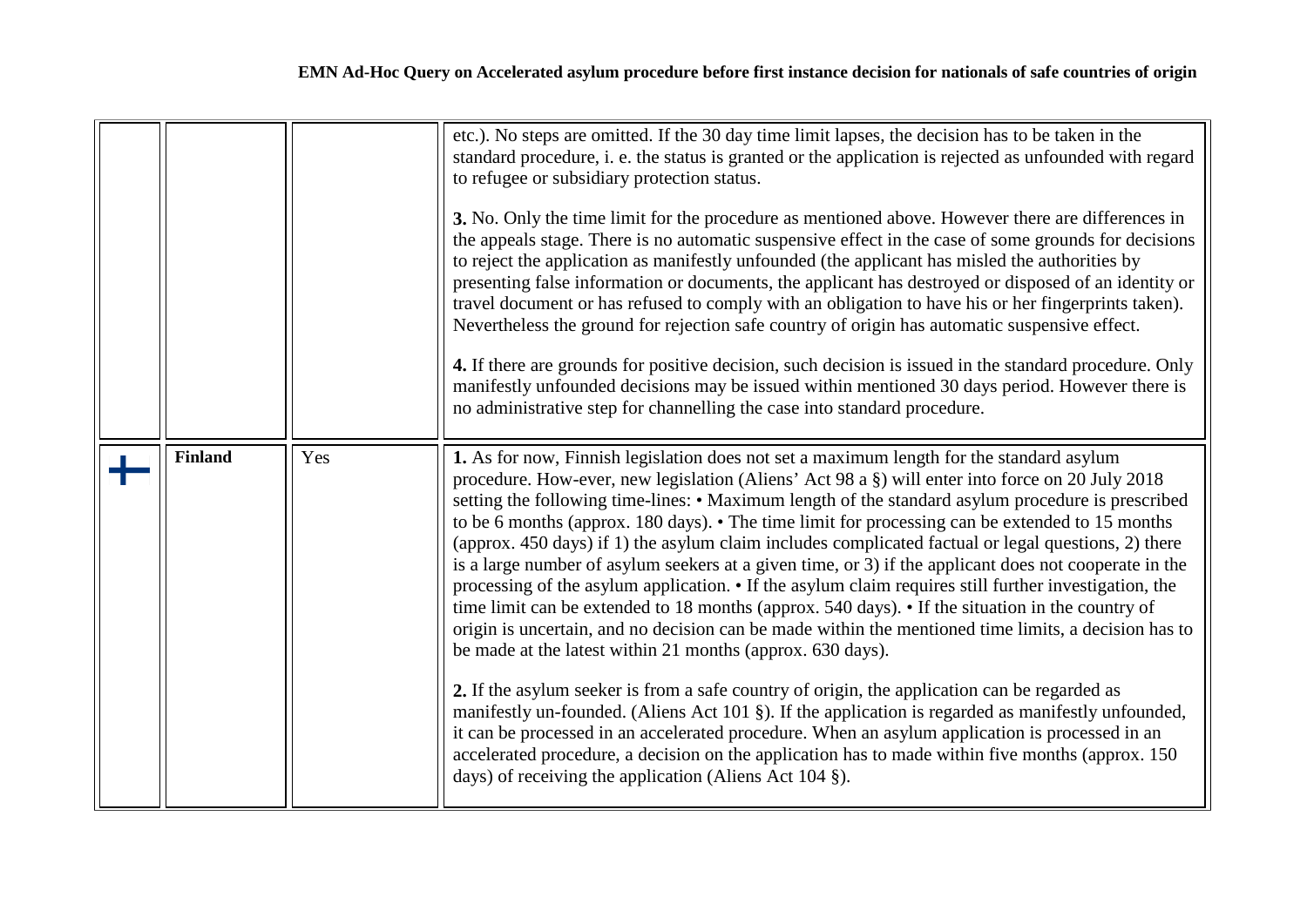<span id="page-5-0"></span>

|               |     | 3. There is a difference regarding the enforcement of return decisions. For more information, see<br>query II, questions 1 and 2.<br>4. In terms of the legal basis of the decision, a positive decision would not be made in the<br>accelerated procedure. The accelerated procedure only applies to manifestly unfounded<br>applications. (There are other grounds for speeding up the decision-making procedure, but<br>"accelerated procedure" as described in the Finnish Aliens Act 104 § / Article 31 (8) in the Asylum<br>Procedures Directive 2013/32/EU is only applied if the application is manifestly unfounded.)                                                                                                                                                                                                                                                                                                                                                                                                                                                                                                                                                                                                                                                                                                                                                                                                                                                                                                                                                                                                                                                                                                                                                                                                                                                                                                                                                                                                                                                                                                                                           |
|---------------|-----|--------------------------------------------------------------------------------------------------------------------------------------------------------------------------------------------------------------------------------------------------------------------------------------------------------------------------------------------------------------------------------------------------------------------------------------------------------------------------------------------------------------------------------------------------------------------------------------------------------------------------------------------------------------------------------------------------------------------------------------------------------------------------------------------------------------------------------------------------------------------------------------------------------------------------------------------------------------------------------------------------------------------------------------------------------------------------------------------------------------------------------------------------------------------------------------------------------------------------------------------------------------------------------------------------------------------------------------------------------------------------------------------------------------------------------------------------------------------------------------------------------------------------------------------------------------------------------------------------------------------------------------------------------------------------------------------------------------------------------------------------------------------------------------------------------------------------------------------------------------------------------------------------------------------------------------------------------------------------------------------------------------------------------------------------------------------------------------------------------------------------------------------------------------------------|
| <b>France</b> | Yes | 1. As indicated in article R. 723-2 of the Code on Entry and Residence of Foreigners and Right of<br>Asylum (CESEDA), the French Office for Immigration and Integration (OFPRA) decides on<br>asylum application within the time limits laid down in Article 31 (3) and (4) of Directive 2013/32<br>/EU of the Parliament and of the Council of 26 June 2013 on common procedures for asylum<br>application, and withdrawal of international protection. Article R. 723-2 of the CESEDA indicates<br>that the examination procedure is completed within six months after the submission of the<br>application. In accordance with the Directive 2013/32, France can extend this 6 months period for<br>additional 9 months if the situation is particularly complex or if a large number of asylum seekers<br>have arrived in France at the same time and then for another 3 months to ensure an appropriate and<br>comprehensive examination of the application. When a decision cannot be taken within six months,<br>the OFPRA shall inform the applicant concerned at least 15 days before the expiry of that period. If<br>the applicant request it, the OFPRA must also inform him of the reasons for the delay and present<br>to him the foreseeable time-limit within which a decision will be reached. In practice, the average<br>processing time decreased from 216 days as on average as of 31 December 2015 to 159.5 days at<br>the end of 2016. The average processing time for first applications under the standard procedure<br>also continued to decline $(262 \text{ days in } 2015 \text{ to } 220.5 \text{ days in } 2016)$<br>2. The placement for accelerated procedures for a TCN of a safe country of origin is automatic as<br>indicated in the law. There is no change in the procedure and the interview is maintained. The only<br>difference with the regular procedure is the processing period which is reduced to 15 days. The<br>OFPRA, can use the accelerated procedure in several cases in particular: the applicant is from a<br>country considered as a safe country of origin; the applicant submits an inadmissible application |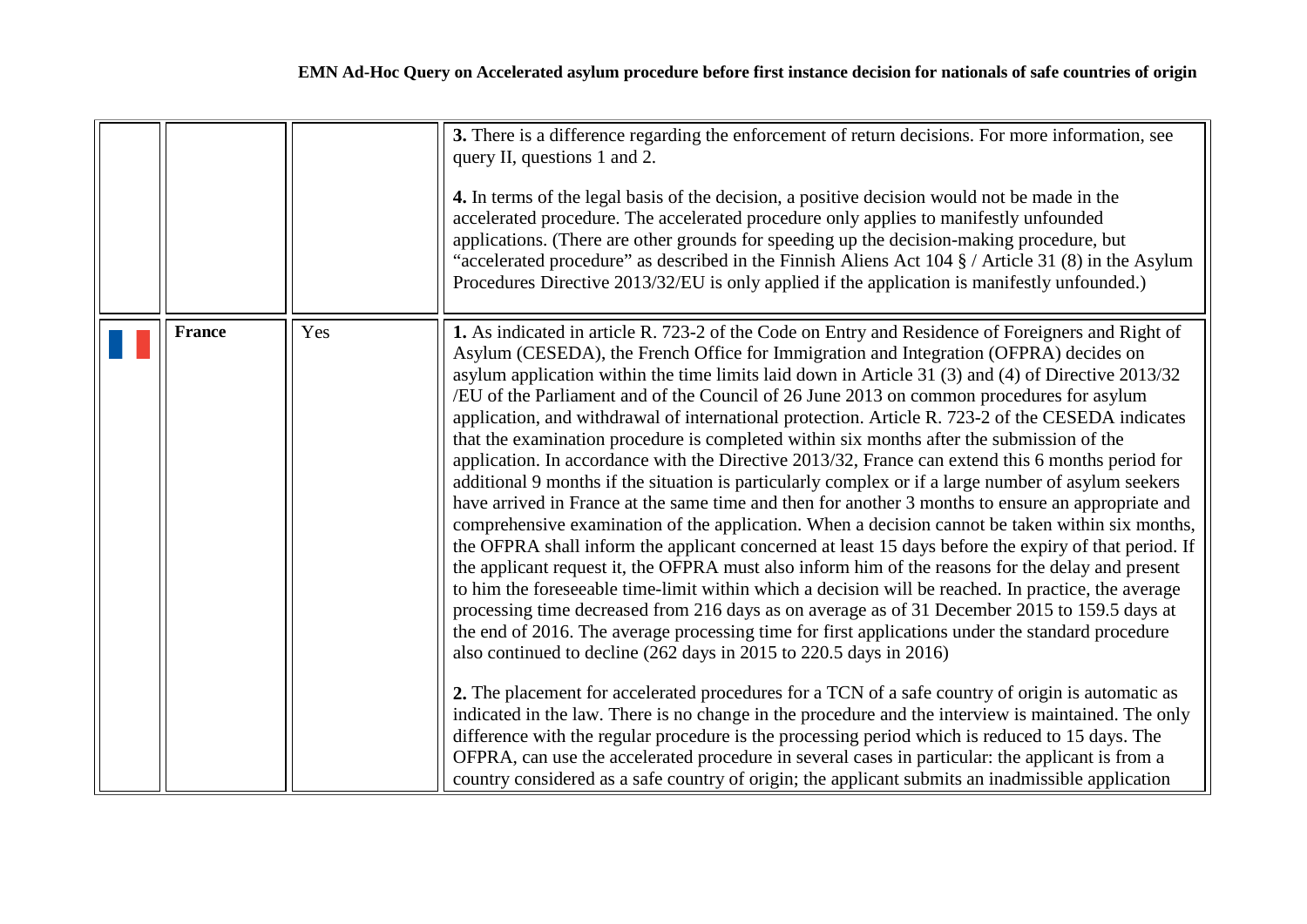<span id="page-6-0"></span>

|         |     | for the review of his case; the applicant presented false identity or travel documents to the officers.<br>The OFPRA informs the TCN of the placement of its application under the accelerated procedure.<br>When the OFPRA examine an application under the accelerated procedure, it gives its decision<br>within fifteen days after the application is lodged. This period is reduced to 96 hours if the TCN is<br>placed in detention. When the OFPRA has not used the accelerated procedure within 15 days after<br>the lodging of the application, it still have the possibility to use the accelerated procedure after the<br>applicant's interview if the applicant provided false information, if the applicant only raised<br>questions which are irrelevant to the asylum application during the interview or if he produced<br>manifestly inconsistent and contradictory declarations. The OFPRA must present its decision<br>within a period of fifteen days from the date of the interview.<br>3. NO<br>4. In any cases, the OFPRA carries out an individual examination of each application in<br>compliance with the procedural guarantees provided in the Code on Entry and Residence of<br>Foreigners and Right of Asylum. The OFPRA may decide not to proceed in accelerated procedure<br>when it considers the regular procedure necessary to ensure an appropriate examination of the<br>application, in particular if the applicant from a safe country of origin invokes serious grounds for<br>believing that his country of origin should not be considered as safe regarding his personal<br>situation. Thereby, the law allows the OFPRA to downgrade a regular application registered under<br>the accelerated procedure, if it considers that the elements of the application require an in-depth<br>investigation incompatible with the accelerated procedure and / or when it appears that the<br>applicant has specific protection needs and should benefit from specific procedural conditions<br>guarantees which cannot be fulfilled under the accelerated procedure. |
|---------|-----|----------------------------------------------------------------------------------------------------------------------------------------------------------------------------------------------------------------------------------------------------------------------------------------------------------------------------------------------------------------------------------------------------------------------------------------------------------------------------------------------------------------------------------------------------------------------------------------------------------------------------------------------------------------------------------------------------------------------------------------------------------------------------------------------------------------------------------------------------------------------------------------------------------------------------------------------------------------------------------------------------------------------------------------------------------------------------------------------------------------------------------------------------------------------------------------------------------------------------------------------------------------------------------------------------------------------------------------------------------------------------------------------------------------------------------------------------------------------------------------------------------------------------------------------------------------------------------------------------------------------------------------------------------------------------------------------------------------------------------------------------------------------------------------------------------------------------------------------------------------------------------------------------------------------------------------------------------------------------------------------------------------------------------------------------------------------------------------------------------|
| Germany | Yes | 1. There is no specified timeline for the asylum procedure.<br>2. In case of an application from a safe country of origin, there is no fixed amount of time defined,<br>nor are any steps omitted or combined. The faster proceeding of those cases is realized by<br>establishing an optimized setting. Applicants are obliged to reside in a reception facility in close<br>vicinity to the responsible branch of the Federal Office for Migration and Refugees, are not                                                                                                                                                                                                                                                                                                                                                                                                                                                                                                                                                                                                                                                                                                                                                                                                                                                                                                                                                                                                                                                                                                                                                                                                                                                                                                                                                                                                                                                                                                                                                                                                                               |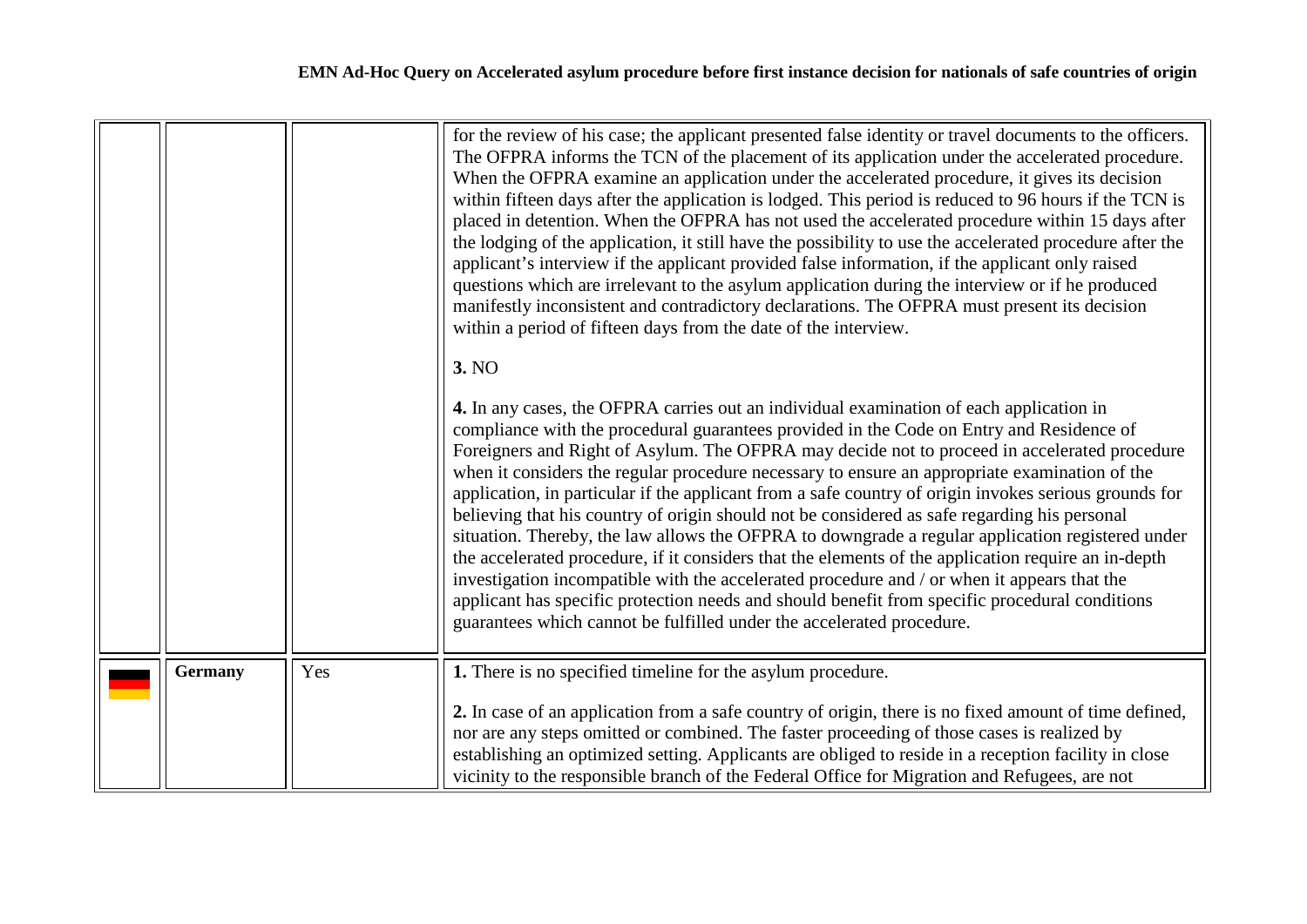<span id="page-7-1"></span><span id="page-7-0"></span>

|                |     | permitted to work and may only temporarily leave this area with permission from the Federal<br>Office. Local authorities (aliens registration office, police and public health department) are also<br>present sur place and can thus provide their services more efficiently. Applicants are easily<br>available for the interview and can directly be served with a decision; removals can be performed<br>without obstacles. Should the application be denied as "manifestly unfound", the appeal deadlines<br>are curtailed.<br>3. In accordance with Art. 36 of the directive 2013/32/EU, the German Asylum Act establishes the<br>default presumption that applicants from a safe country of origin are not at risk of persecution in<br>their home country, which eases the Federal Office's workload to lay down grounds for a denial.<br>Nonetheless, applicants have the opportunity during the interview to submit facts or evidence that<br>they are at risk of persecution in their home country.<br>4. As the procedure has no specified timeline, a more complex examination of possible grounds for<br>protection is feasible within this procedure. It is however also possible to refer a case to another<br>branch office. |
|----------------|-----|-----------------------------------------------------------------------------------------------------------------------------------------------------------------------------------------------------------------------------------------------------------------------------------------------------------------------------------------------------------------------------------------------------------------------------------------------------------------------------------------------------------------------------------------------------------------------------------------------------------------------------------------------------------------------------------------------------------------------------------------------------------------------------------------------------------------------------------------------------------------------------------------------------------------------------------------------------------------------------------------------------------------------------------------------------------------------------------------------------------------------------------------------------------------------------------------------------------------------------------------------|
| <b>Hungary</b> | Yes | 1. The standard procedure takes 60 days with a possibility of a one-time 21 day extension.<br>2. The case officer has to make his/her decision in 15 days after he/she becomes aware of the fact<br>that the case should decide upon in an accelerated procedure (in this case when he/she learns that<br>the applicant is from a safe country of origin).<br>3. No.<br>4. In this case the applications are channelled into standard procedure.                                                                                                                                                                                                                                                                                                                                                                                                                                                                                                                                                                                                                                                                                                                                                                                              |
| Latvia         | Yes | 1. According to the Asylum Law standard asylum procedure is supposed to take approximately 5<br>months: - after submitting an asylum application - 10 working days for the registration,<br>identification and initial interview $+10$ working days for the decision to accept the application for<br>examination $+1$ month for the personal interview (not later than within one month from the day                                                                                                                                                                                                                                                                                                                                                                                                                                                                                                                                                                                                                                                                                                                                                                                                                                         |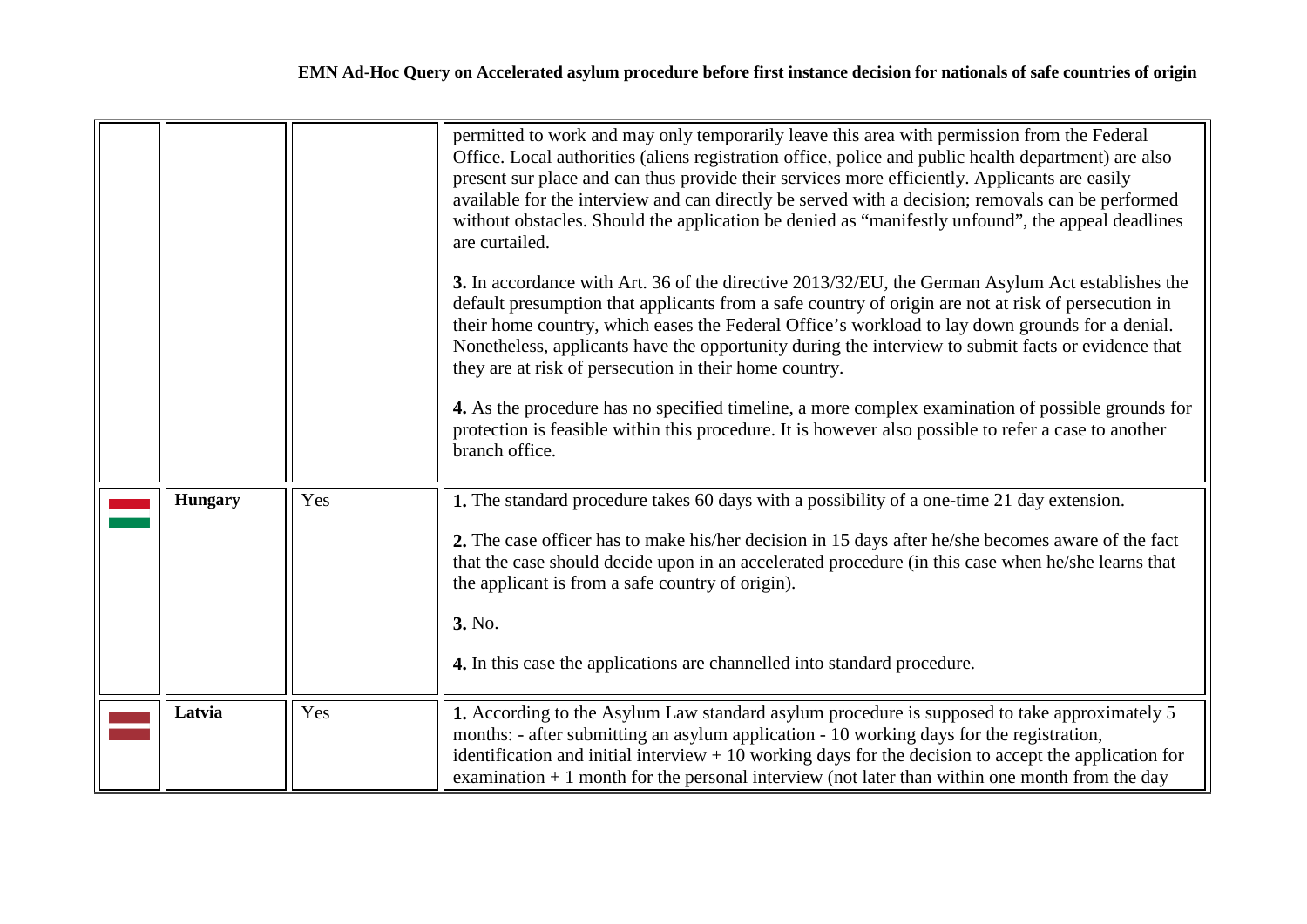|  | when a decision was taken to accept the application for examination, but due to the objective<br>reasons 1 month period for the personal interview may be extended by another month) $+3$ months<br>for the 1st instance's decision (the application shall be examined and a decision to grant refugee or<br>alternative status or to refuse to grant it shall be taken within three months from the day when the<br>personal interview with the asylum seeker was conducted, but not later than within six months after<br>registering the application); - 1 month for asylum seeker to appeal the 1st instance's decision and<br>court decision shall be taken within 3 months from the date of taking the decision to accept the<br>application and to initiate the matter. |
|--|--------------------------------------------------------------------------------------------------------------------------------------------------------------------------------------------------------------------------------------------------------------------------------------------------------------------------------------------------------------------------------------------------------------------------------------------------------------------------------------------------------------------------------------------------------------------------------------------------------------------------------------------------------------------------------------------------------------------------------------------------------------------------------|
|  | 2. The Asylum Law does not provide possibility to omit any steps of procedure, but some time<br>limits are shortened in the accelerated procedure: - 10 working days for the registration,<br>identification and initial interview $+10$ working days for the decision to accept the application for<br>examination $+1$ month for the personal interview $+20$ working days for the 1st instance's<br>decision; - 15 working days for asylum seeker to appeal the 1st instance's decision and court<br>decision shall be taken within 20 working days from the date of taking the decision to accept the<br>application and to initiate the matter.                                                                                                                           |
|  | 3. No, there are differences only in time limits, but no differences foreseen in the process of an<br>examination of application or content of decision. Additionally - according to the Asylum Law an<br>official shall examine the application of such asylum seeker who needs special procedural<br>guarantees according to accelerated procedures and may take a decision to refuse to grant refugee<br>or alternative status only in such case, if the asylum seeker has been provided corresponding and<br>adequate support so that he or she could exercise the rights laid down in this Law and comply with<br>the obligations laid down in this Law during the asylum procedure.                                                                                      |
|  | 4. When the decision to accept the application for examination is taken, the date of planned<br>personal interview is mentioned and both possible time limits for the 1st instance's decision are<br>pointed out (for the accelerated procedure or standard procedure). It is up to decision maker to<br>decide which procedure to apply in particular case. The accelerated procedure can be applied only<br>in cases where there are reasons to believe that there are no grounds for the refugee status or<br>subsidiary protection.                                                                                                                                                                                                                                        |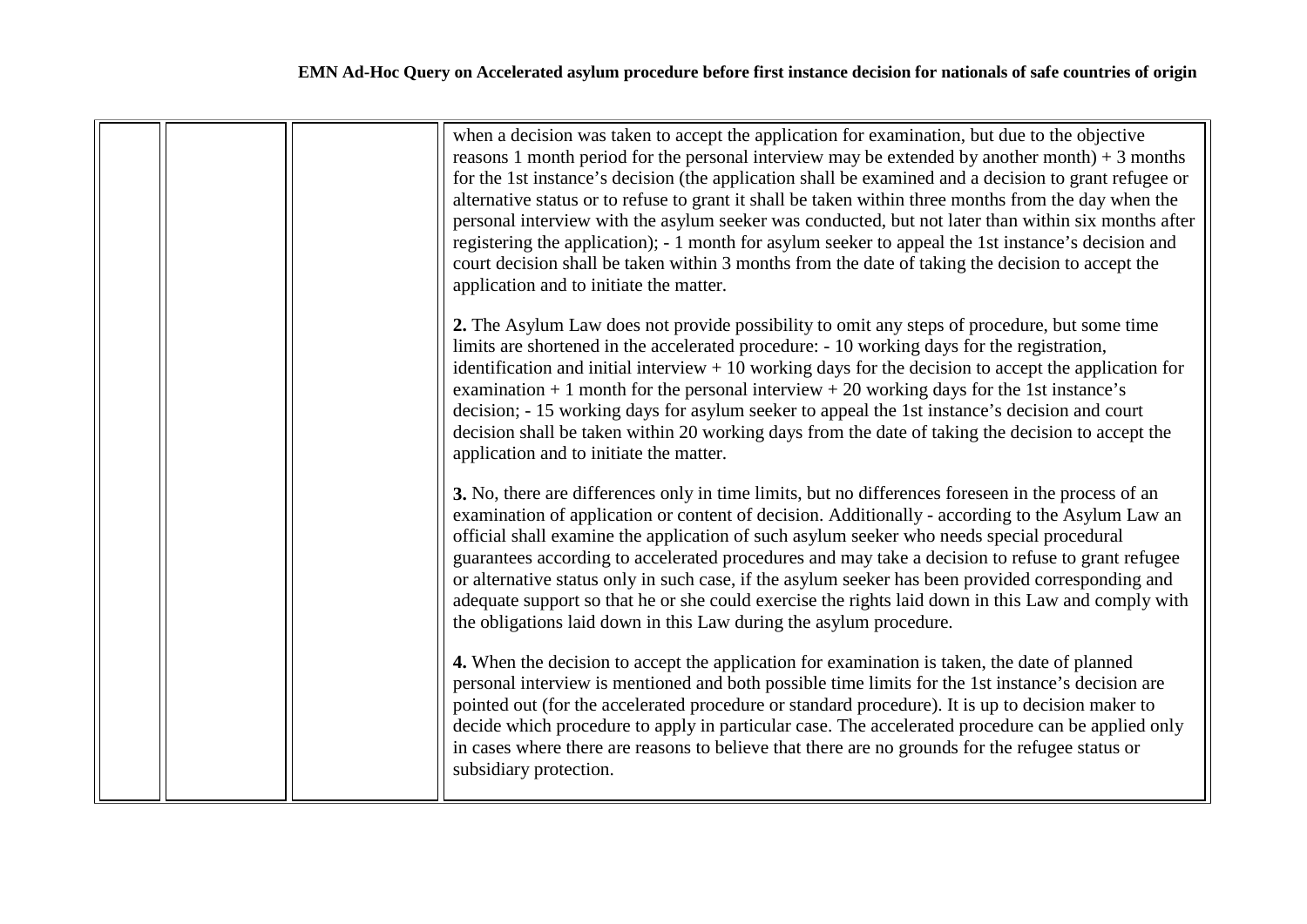<span id="page-9-0"></span>

| Lithuania | Yes | 1. An application for asylum must be examined as soon as possible and not later than within three<br>months from the adoption of a decision by the Migration Department to examine the application.<br>This time limit may be extended by a decision of the Migration Department not longer than for<br>three more months if it is necessary for the purpose of consideration of complex legal and/or<br>factual circumstances. (The decision to examine the application is to be taken within 48 hours from<br>the lodging of the application for asylum.)                                                                                                                                                                                                                                                                                                                                                                                                                                                                                                               |
|-----------|-----|---------------------------------------------------------------------------------------------------------------------------------------------------------------------------------------------------------------------------------------------------------------------------------------------------------------------------------------------------------------------------------------------------------------------------------------------------------------------------------------------------------------------------------------------------------------------------------------------------------------------------------------------------------------------------------------------------------------------------------------------------------------------------------------------------------------------------------------------------------------------------------------------------------------------------------------------------------------------------------------------------------------------------------------------------------------------------|
|           |     | 2. An application for asylum must be examined within the framework of accelerated procedure<br>within seven working days from the adoption of a decision by the Migration Department to<br>examine the application within the framework of accelerated procedure. This time limit may be<br>extended by a decision of the Migration Department not longer than for three working days if it is<br>necessary for the purpose of consideration of complex legal and/or factual circumstances. (The<br>decision to examine the application as within the framework of accelerated procedure is to be taken<br>within 48 hours from the lodging of the application for asylum.)                                                                                                                                                                                                                                                                                                                                                                                               |
|           |     | 3. No. Only the time limit. However, there are differences in the border procedures and in the<br>appeals stage. Asylum applicants may not be held at border crossing points and in transit zones for<br>longer than inter alia until the adoption of a decision to examine an application for asylum, except<br>for the cases when a decision is adopted to examine the application for asylum within the<br>framework of accelerated procedure. In these cases, asylum applicants are to be held at border<br>crossing points and in transit zones until the adoption of the final decision regarding the application<br>for asylum. The enforcement of the decision appealed against is suspended in the cases when inter<br>alia the alien is refused asylum, except for the case when the decision is taken upon examining the<br>application for asylum within the framework of accelerated procedure. However, the enforcement<br>of that decision appealed against may be suspended by a ruling of a relevant administrative court<br>regarding interim measures. |
|           |     | 4. Since the assessment is identical in both cases, the positive decision may be taken either in the<br>framework of accelerated procedure or after channelling the application into standard procedure.<br>The general rule is If, while examining the application for asylum within the framework of<br>accelerated procedure, the grounds due to which the application is being accelerated disappear, the<br>application is examined within regular time limits. If, however, all the necessary checks and                                                                                                                                                                                                                                                                                                                                                                                                                                                                                                                                                            |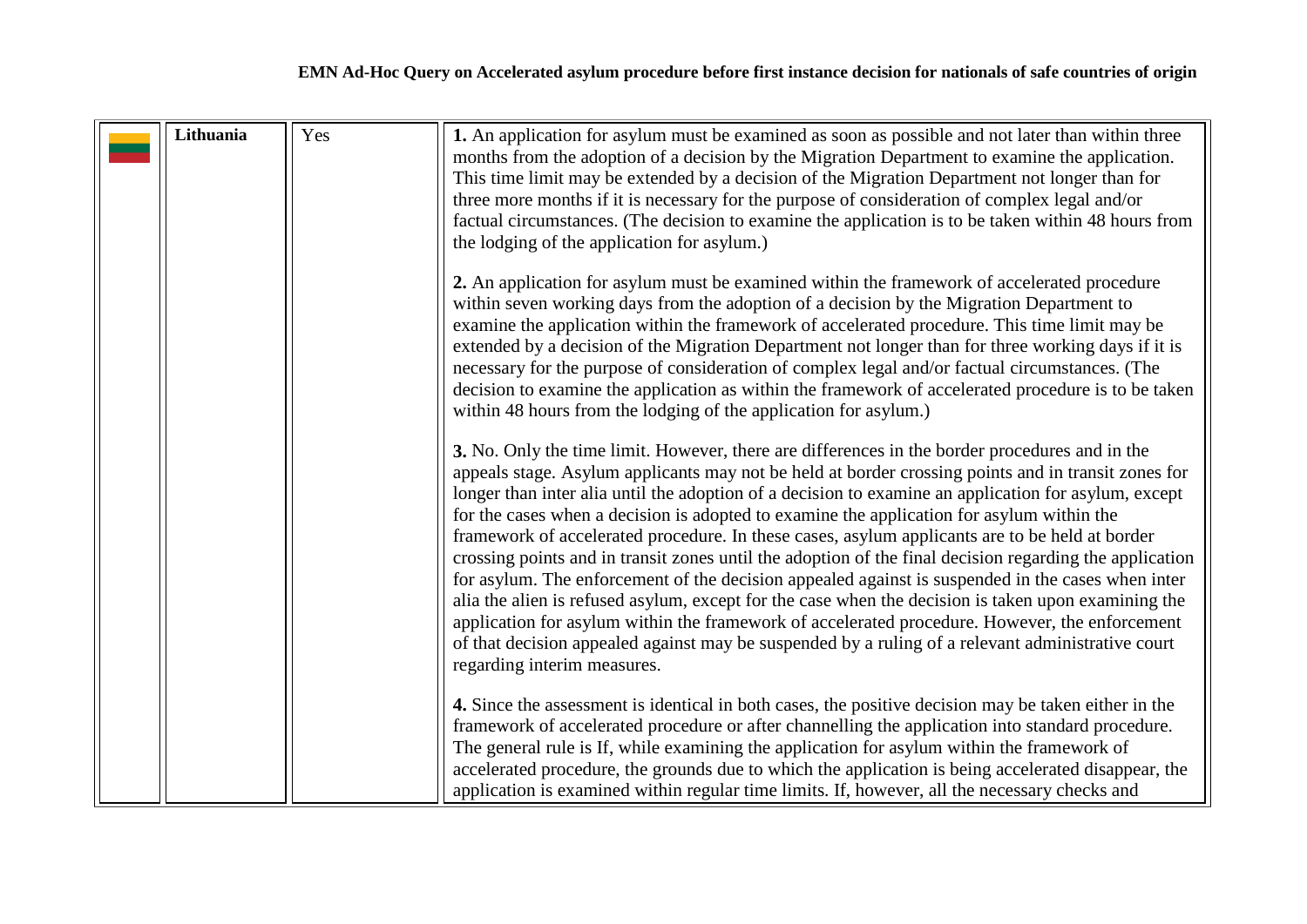<span id="page-10-0"></span>

|            |     | procedural steps have been completed within the accelerated procedure and the positive decision<br>can be taken on the basis of the facts already established, such decision is taken without<br>channelling the application into standard procedure.                                                                                                                                                                                                                                                                                                                                                                                                                                                                                                                                                                                                                                                                                                                                                                                                                                                                                                                                                                                                                                                                                                                                                                                                                                                                                                                                                                                                                                                                                                                                                                                                                                                                                                                                                                                                                                                                                                                                                                                                                                                                               |
|------------|-----|-------------------------------------------------------------------------------------------------------------------------------------------------------------------------------------------------------------------------------------------------------------------------------------------------------------------------------------------------------------------------------------------------------------------------------------------------------------------------------------------------------------------------------------------------------------------------------------------------------------------------------------------------------------------------------------------------------------------------------------------------------------------------------------------------------------------------------------------------------------------------------------------------------------------------------------------------------------------------------------------------------------------------------------------------------------------------------------------------------------------------------------------------------------------------------------------------------------------------------------------------------------------------------------------------------------------------------------------------------------------------------------------------------------------------------------------------------------------------------------------------------------------------------------------------------------------------------------------------------------------------------------------------------------------------------------------------------------------------------------------------------------------------------------------------------------------------------------------------------------------------------------------------------------------------------------------------------------------------------------------------------------------------------------------------------------------------------------------------------------------------------------------------------------------------------------------------------------------------------------------------------------------------------------------------------------------------------------|
| Luxembourg | Yes | 1. The law of 18 December 2015 on international protection and temporary protection (Asylum<br>Law) establishes a maximum duration of six months for the standard international protection<br>procedure for taking a decision. This deadline runs from the moment that the Minister determines<br>that the Grand-Duchy of Luxembourg is competent to treat the application. However, if the<br>deadline cannot be respected, the IPA must be informed of the delay and, on his/her request, of the<br>the reasons of the delay and the expected timeframe when the decision will be taken. The deadline<br>of six months can be extended up to nine months in cases where: a) there are complex factual or<br>legal questions at stake; b) when there is a high number of IPAs; and c) the delay is due to the lack<br>of respect of the IPA's legal obligations. This deadline can be extended for duly justified<br>circumstances for an additional three months period. The maximum duration of the normal<br>procedure within both the extensions is of 18 months. The examination of the application can be<br>postponed up to a maximum of 21 months in cases where there is an uncertain situation in the<br>country of origin of the IPA.<br>2. a. Article 27 (1)b) of the Asylum law establishes that the accelerated procedure may be applied<br>if the applicant comes from a safe country of origin. The decision of the Ministry evaluating the<br>merits of the application has to be taken within a maximum delay of two months, but if needed, this<br>maximum duration can be extended. b.Deadline for appealing a negative decision in the standard<br>procedure. The IPA can file an appeal against a negative decision before the First instance<br>Administrative Court within a deadline of one month after the decision is notified. If the decision<br>of the First instance Administrative Court is negative, the IPA can file an appeal before the<br>Administrative Court within a deadline of one month of the notification of the decision. In case of a<br>negative decision of the accelerated procedure, the decision can only be appealed before the First<br>instance Administrative Court and the deadline for the appeal is reduced to 15 days instead of 30<br>days in the standard procedure. |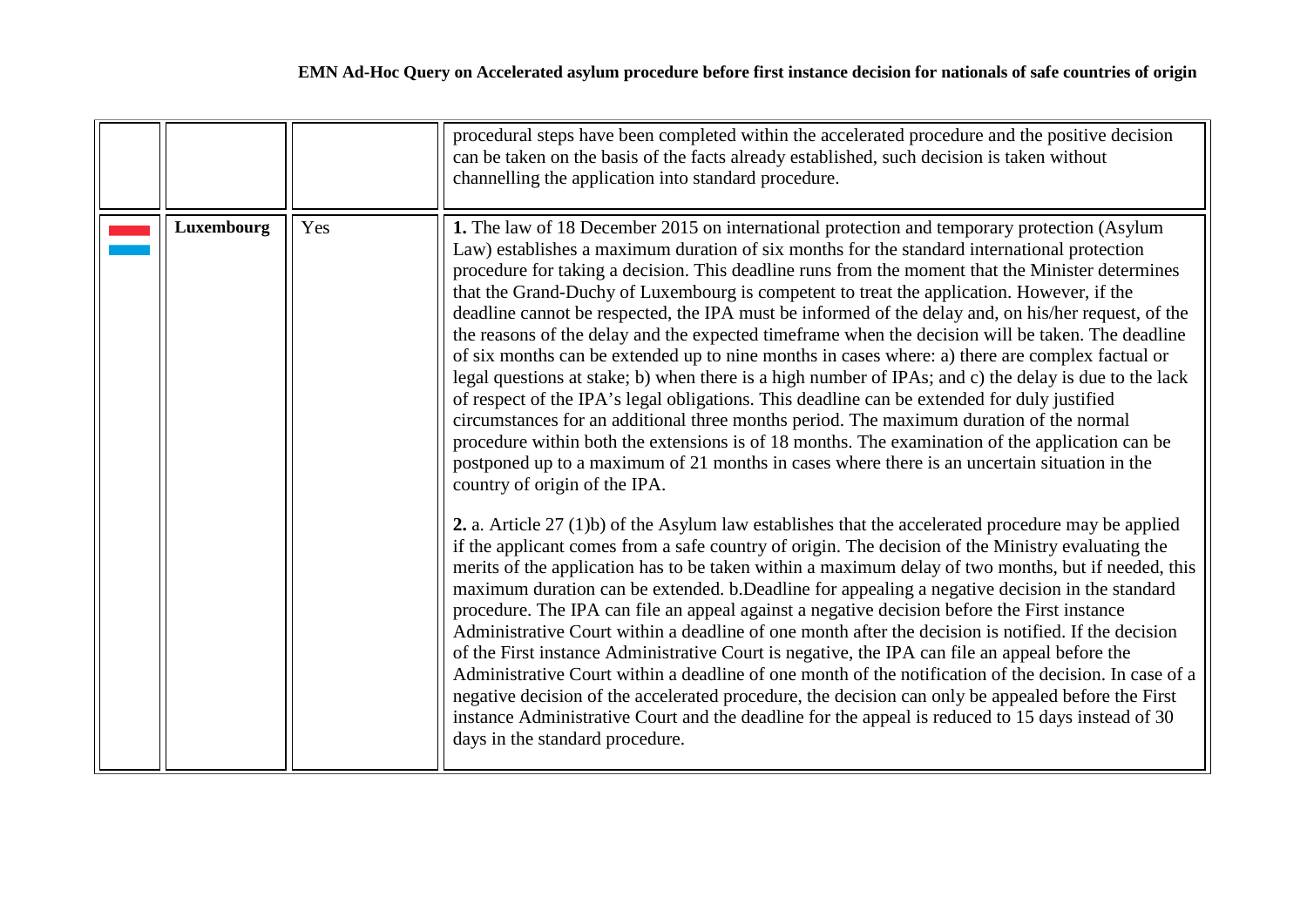<span id="page-11-1"></span><span id="page-11-0"></span>

|                                  |     | 3. No.<br>4. If the Minister in charge of Asylum considers that there are grounds for international protection<br>found in the case of an applicant from a safe country of origin whose case is processed is in a fast-<br>track procedure, a positive decision can be taken directly.                                                                                                                                                                                                                                                                                                                                                                                                                                                                                                                                                                                                       |
|----------------------------------|-----|----------------------------------------------------------------------------------------------------------------------------------------------------------------------------------------------------------------------------------------------------------------------------------------------------------------------------------------------------------------------------------------------------------------------------------------------------------------------------------------------------------------------------------------------------------------------------------------------------------------------------------------------------------------------------------------------------------------------------------------------------------------------------------------------------------------------------------------------------------------------------------------------|
| <b>Netherlands</b>               | Yes | 1. Basically the Dutch standard asylum procedure lasts a total of 8 days. If a decision is not<br>possible within the accelerated procedure, the applicant will be transferred to the extended<br>procedure which usually takes 6 months and sometimes even more till 15 months.<br>2. Asylum seekers from safe countries only pass identification and registration procedure. Rest and<br>preparation period which takes 6 days s will be skipped within accelerated procedure. The<br>applicant will also not get the standard medical examination.<br>3. Please see the above answers.<br>4. In some cases the applicant from safe country may need protection. The applicant can then<br>substantiate this during the asylum procedure. The applicant will be transferred from the<br>accelerated procedure to the normal procedure. The asylum seeker can still get a residence permit. |
| <b>Slovak</b><br><b>Republic</b> | Yes | 1.90 days with the possibility of extension<br>2. 60 days, after 60 days the application cannot be processed within an accelerated procedure and<br>automatically the same conditions as in the question no. 1 apply.<br>3. The same procedures apply as in 1 and 2.<br>4. The Slovak legislation does not allow for the provision of subsidiary protection within an<br>accelerated procedure. A positive decision on granting of subsidiary protection can be issued only<br>within a standard procedure while there has to be a precondition met that the beneficiary of<br>subsidiary protection had not been granted asylum in the territory of the Slovak Republic. It is not                                                                                                                                                                                                          |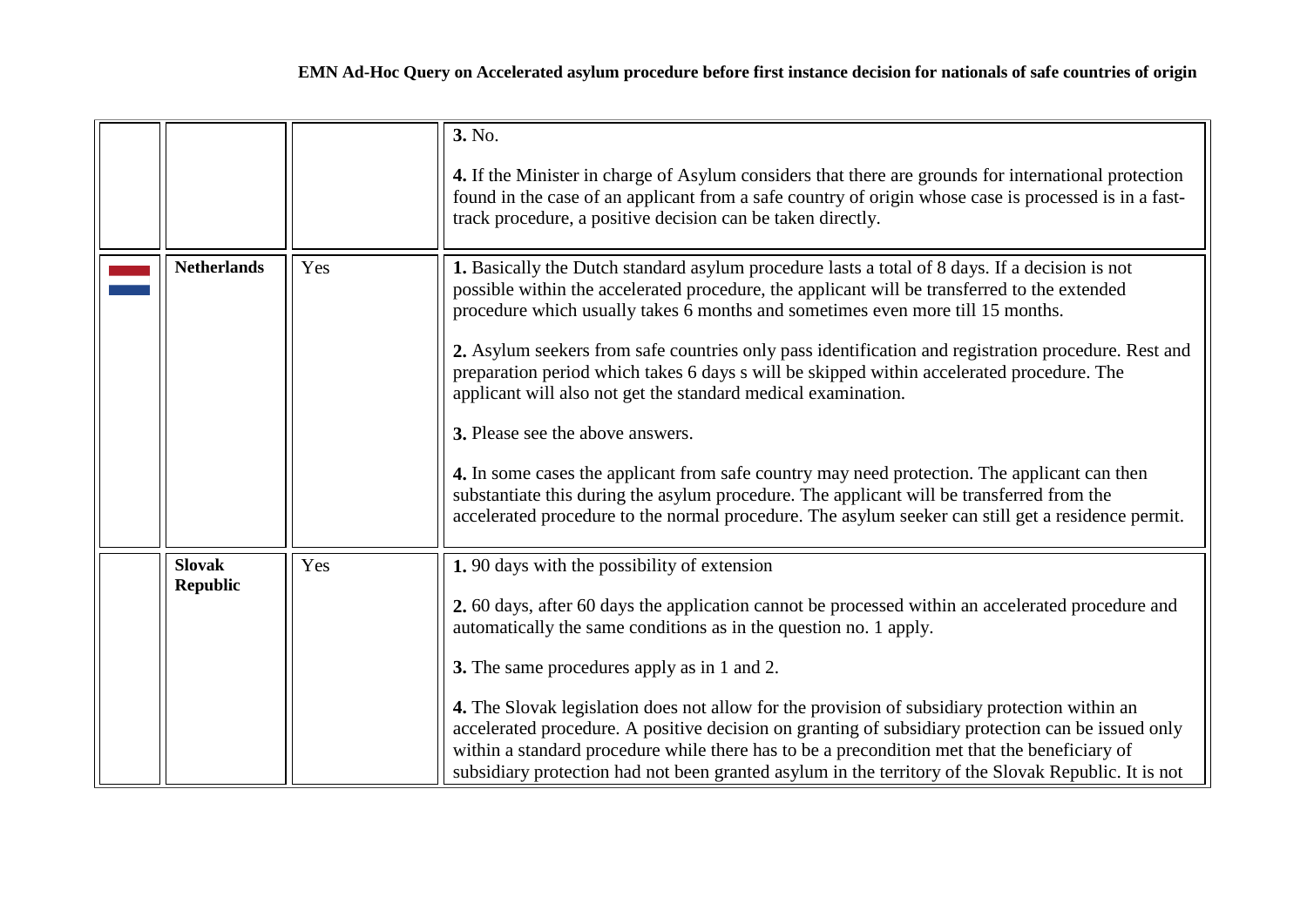<span id="page-12-1"></span><span id="page-12-0"></span>

|                           |                                 |     | possible to grant subsidiary protection and at the same time reject asylum within the accelerated<br>procedure.                                                                                                                                                                                                                                                                                                                                                                                                                                                                                                                                                                                                                                                                                                                                                                                                                                            |
|---------------------------|---------------------------------|-----|------------------------------------------------------------------------------------------------------------------------------------------------------------------------------------------------------------------------------------------------------------------------------------------------------------------------------------------------------------------------------------------------------------------------------------------------------------------------------------------------------------------------------------------------------------------------------------------------------------------------------------------------------------------------------------------------------------------------------------------------------------------------------------------------------------------------------------------------------------------------------------------------------------------------------------------------------------|
|                           | <b>Slovenia</b>                 | Yes | 1. In the procedure, the competent authority make a decision within the shortest time possible,<br>unless this could have an impact on the adequacy and integrity of the examination. In the regular<br>procedure, a decision is taken no later than within six months (according to Article 47 of<br>International Protection Act).<br>2. In the regular procedure, a decision is taken no later than within six months, and in the<br>accelerated procedure, no later than two months after the application was filed.<br>3. No.<br>4. The case will be examined in the regular procedure (whereas it is necessary to examine the<br>personal circumstances).                                                                                                                                                                                                                                                                                            |
| $\frac{\Delta Z}{\Delta}$ | <b>United</b><br><b>Kingdom</b> | Yes | 1. Asylum applications should be processed in 6 months (around 180 calendar days), although<br>particularly complex cases may take longer.<br>2. Where the claim is certified by the UK Home Office as clearly unfounded, there is no in-country<br>appeal. These are called Non-Suspensive Appeal (NSA) cases. The majority of cases certified in<br>this way are of applicants from a designated list of countries, but cases are may also be certified as<br>clearly unfounded on an individual basis (irrespective of the nationality). The applicant may often<br>be detained, though not always, and guidance to Home Office decision makers refers to the<br>procedure as a detained Non-Suspensive Appeal (DNSA) There is no time limit for a decision to be<br>made in such a case, although the Home Office guidance states that the aim is to decide within 14<br>calendar days.<br>3. No<br>4. The claim would be treated in the standard way. |